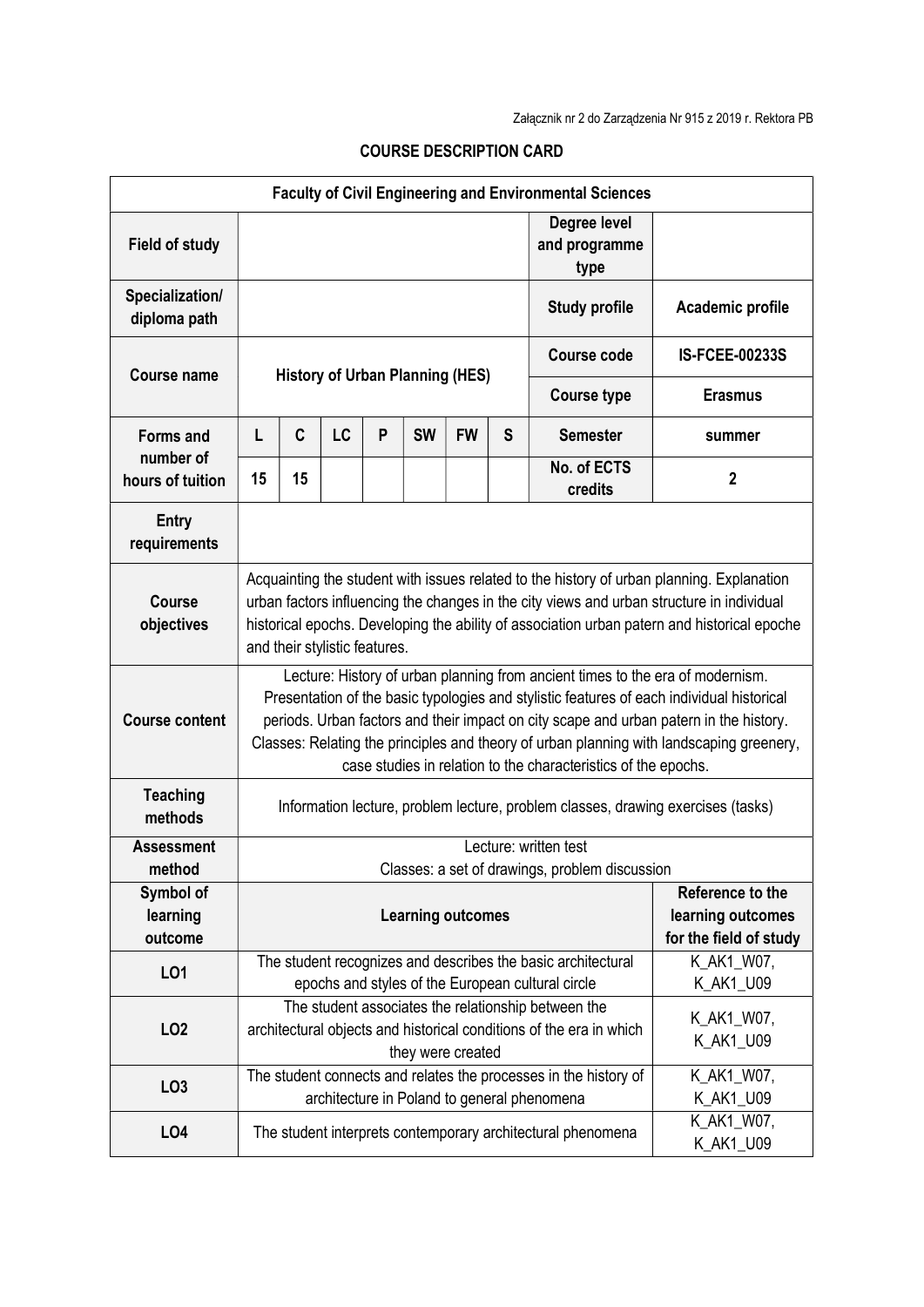| LO <sub>5</sub>                                                         | The student understands the need of constantly expanding their                                                                                                                                                                                                                                                                                                                                                                                                                                                                                                                                                                                                                                                                                                                                                                                                                                                                                                                                          |                                                            |     |  |  |  |  |  |
|-------------------------------------------------------------------------|---------------------------------------------------------------------------------------------------------------------------------------------------------------------------------------------------------------------------------------------------------------------------------------------------------------------------------------------------------------------------------------------------------------------------------------------------------------------------------------------------------------------------------------------------------------------------------------------------------------------------------------------------------------------------------------------------------------------------------------------------------------------------------------------------------------------------------------------------------------------------------------------------------------------------------------------------------------------------------------------------------|------------------------------------------------------------|-----|--|--|--|--|--|
|                                                                         | own knowledge in the field of contemporary architecture                                                                                                                                                                                                                                                                                                                                                                                                                                                                                                                                                                                                                                                                                                                                                                                                                                                                                                                                                 | K_AK1_W07                                                  |     |  |  |  |  |  |
| Symbol of<br>learning<br>outcome                                        | Methods of assessing the learning outcomes                                                                                                                                                                                                                                                                                                                                                                                                                                                                                                                                                                                                                                                                                                                                                                                                                                                                                                                                                              | Type of tuition during<br>which the outcome is<br>assessed |     |  |  |  |  |  |
| LO1                                                                     | <b>Written test</b>                                                                                                                                                                                                                                                                                                                                                                                                                                                                                                                                                                                                                                                                                                                                                                                                                                                                                                                                                                                     | L                                                          |     |  |  |  |  |  |
| LO <sub>2</sub>                                                         | Writing test, problem discussion                                                                                                                                                                                                                                                                                                                                                                                                                                                                                                                                                                                                                                                                                                                                                                                                                                                                                                                                                                        | L, C                                                       |     |  |  |  |  |  |
| LO <sub>3</sub>                                                         | Set of drawings, problem discussion                                                                                                                                                                                                                                                                                                                                                                                                                                                                                                                                                                                                                                                                                                                                                                                                                                                                                                                                                                     | $\mathbf c$                                                |     |  |  |  |  |  |
| LO <sub>4</sub>                                                         | Set of drawings, problem discussion                                                                                                                                                                                                                                                                                                                                                                                                                                                                                                                                                                                                                                                                                                                                                                                                                                                                                                                                                                     | $\mathbf c$                                                |     |  |  |  |  |  |
| LO <sub>5</sub>                                                         | <b>Problem discussion</b>                                                                                                                                                                                                                                                                                                                                                                                                                                                                                                                                                                                                                                                                                                                                                                                                                                                                                                                                                                               |                                                            |     |  |  |  |  |  |
|                                                                         | No. of hours                                                                                                                                                                                                                                                                                                                                                                                                                                                                                                                                                                                                                                                                                                                                                                                                                                                                                                                                                                                            |                                                            |     |  |  |  |  |  |
|                                                                         | Participation in lecture                                                                                                                                                                                                                                                                                                                                                                                                                                                                                                                                                                                                                                                                                                                                                                                                                                                                                                                                                                                | 15                                                         |     |  |  |  |  |  |
| <b>Calculation</b>                                                      | Preparation to the written test and problem discussions                                                                                                                                                                                                                                                                                                                                                                                                                                                                                                                                                                                                                                                                                                                                                                                                                                                                                                                                                 | 10                                                         |     |  |  |  |  |  |
|                                                                         | Participation in classes                                                                                                                                                                                                                                                                                                                                                                                                                                                                                                                                                                                                                                                                                                                                                                                                                                                                                                                                                                                | 15                                                         |     |  |  |  |  |  |
|                                                                         | Preparation of homeworks                                                                                                                                                                                                                                                                                                                                                                                                                                                                                                                                                                                                                                                                                                                                                                                                                                                                                                                                                                                | 15                                                         |     |  |  |  |  |  |
|                                                                         | Participation in consultations                                                                                                                                                                                                                                                                                                                                                                                                                                                                                                                                                                                                                                                                                                                                                                                                                                                                                                                                                                          | 5                                                          |     |  |  |  |  |  |
|                                                                         |                                                                                                                                                                                                                                                                                                                                                                                                                                                                                                                                                                                                                                                                                                                                                                                                                                                                                                                                                                                                         |                                                            |     |  |  |  |  |  |
|                                                                         | <b>TOTAL:</b>                                                                                                                                                                                                                                                                                                                                                                                                                                                                                                                                                                                                                                                                                                                                                                                                                                                                                                                                                                                           | 60                                                         |     |  |  |  |  |  |
|                                                                         | <b>HOURS</b>                                                                                                                                                                                                                                                                                                                                                                                                                                                                                                                                                                                                                                                                                                                                                                                                                                                                                                                                                                                            | No. of<br><b>ECTS</b><br>credits                           |     |  |  |  |  |  |
| Student workload - activities that require direct teacher participation | 35                                                                                                                                                                                                                                                                                                                                                                                                                                                                                                                                                                                                                                                                                                                                                                                                                                                                                                                                                                                                      | 1,5                                                        |     |  |  |  |  |  |
|                                                                         | <b>Student workload - practical activities</b>                                                                                                                                                                                                                                                                                                                                                                                                                                                                                                                                                                                                                                                                                                                                                                                                                                                                                                                                                          | 35                                                         | 1,5 |  |  |  |  |  |
| <b>Basic</b><br>references                                              | Słodczyk J., Historia planowania i budowy miast, Wydawnictwo Uniwersytetu<br>1.<br>Opolskiego, Opole, 2012<br>Pawłowski K. K., Urbanistyka A La Francaise Tysiąc lat doświadczeń i<br>2.<br>europejskich innowacji dopełnienie obrazu, Tom 1 W poszukiwaniu źródeł<br>urbanistyki europejskiej. Modele średniowiecznej organizacji przestrzeni<br>południowej Francji. Od Cyrkulad do Bastyd, Universitas, 2016<br>Pawłowski K. K., Urbanistyka la francaise Tysiąc lat doświadczeń i europejskich<br>3.<br>innowacji. Dopełnienie obrazu Tom 2 Francja nowożytna. Od narodzin<br>absolutyzmu do epoki oświecenia, Universitas, 2017<br>Wiśniewska W., Wiśniewski M., Urbanistyka a la française". Tysiąc lat<br>4.<br>doświadczeń i europejskich innowacji. Dopełnienie obrazu, Tom 3 Od Wielkiej<br>Rewolucji po nowe tysiąclecie. Wiek XIX, epoka pragmatyzmu. Wiek XX,<br>laboratorium urbani, Universitas, 2018<br>Ostrowski W., Wprowadzenie do historii budowy miast. Ludzie i środowisko,<br>5. |                                                            |     |  |  |  |  |  |
|                                                                         | Oficyna Wydawnicza Politechniki Warszawskiej, Warszawa, 2001<br>Gutkin E. A., International history of city development. Vol.1-6, Urban<br>1.                                                                                                                                                                                                                                                                                                                                                                                                                                                                                                                                                                                                                                                                                                                                                                                                                                                           |                                                            |     |  |  |  |  |  |
| <b>Supplementary</b><br>references                                      | development in Central Europe, The Free Press, New York, 1964-71<br>Benevolo L., The history of the city, Massachusets Institute of Technology,<br>2.<br>Cambridge, 1988                                                                                                                                                                                                                                                                                                                                                                                                                                                                                                                                                                                                                                                                                                                                                                                                                                |                                                            |     |  |  |  |  |  |
|                                                                         | Kostof S., The city shaped: urban patterns and meanings through history,<br>3.<br>Thames and Hudson, London, 1991                                                                                                                                                                                                                                                                                                                                                                                                                                                                                                                                                                                                                                                                                                                                                                                                                                                                                       |                                                            |     |  |  |  |  |  |